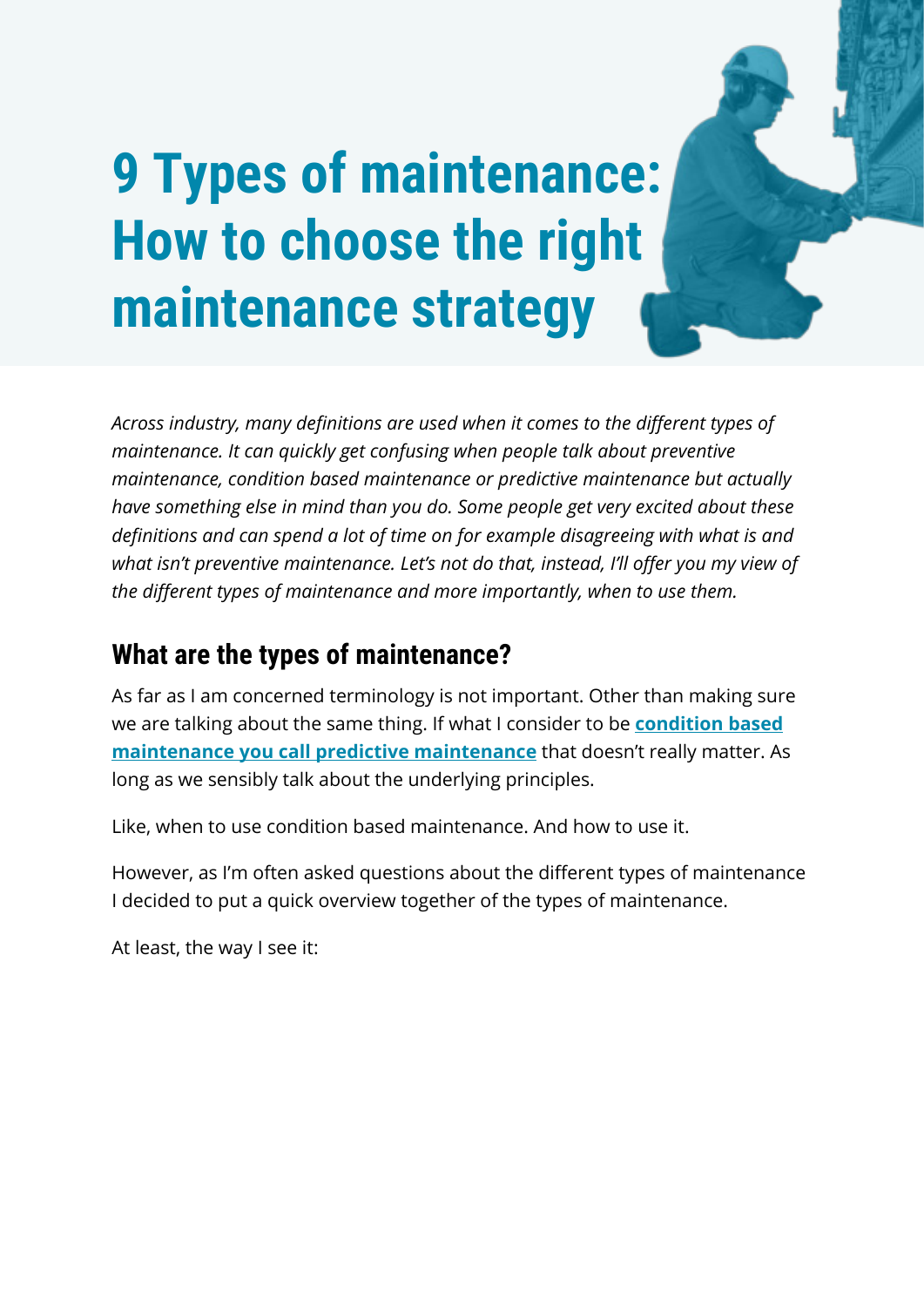

There are **9 types of maintenance** split between Preventive Maintenance and Corrective Maintenance.

**Preventive Maintenance** is done before a failure occurs and consists of maintenance types like:

Time Based Maintenance, Failure Finding Maintenance, Risk Based Maintenance, Condition Based Maintenance and Predictive Maintenance.

**Corrective maintenance** is done after a failure has occurred either as Deferred Corrective Maintenance or as Emergency Maintenance. In the rest of this article, I will discuss each of these different types of maintenance in detail:

# **Preventive Maintenance (PM)**

**[Time Based Maintenance \(TBM\)](#page-3-0)**

**[Failure Finding Maintenance \(FFM\)](#page-4-0)**

**[Risk Based Maintenance \(RBM\)](#page-3-1)**

**[Condition Based Maintenance \(CBM\)](#page-4-1)**

**[Predictive Maintenance \(PDM\)](#page-6-0)**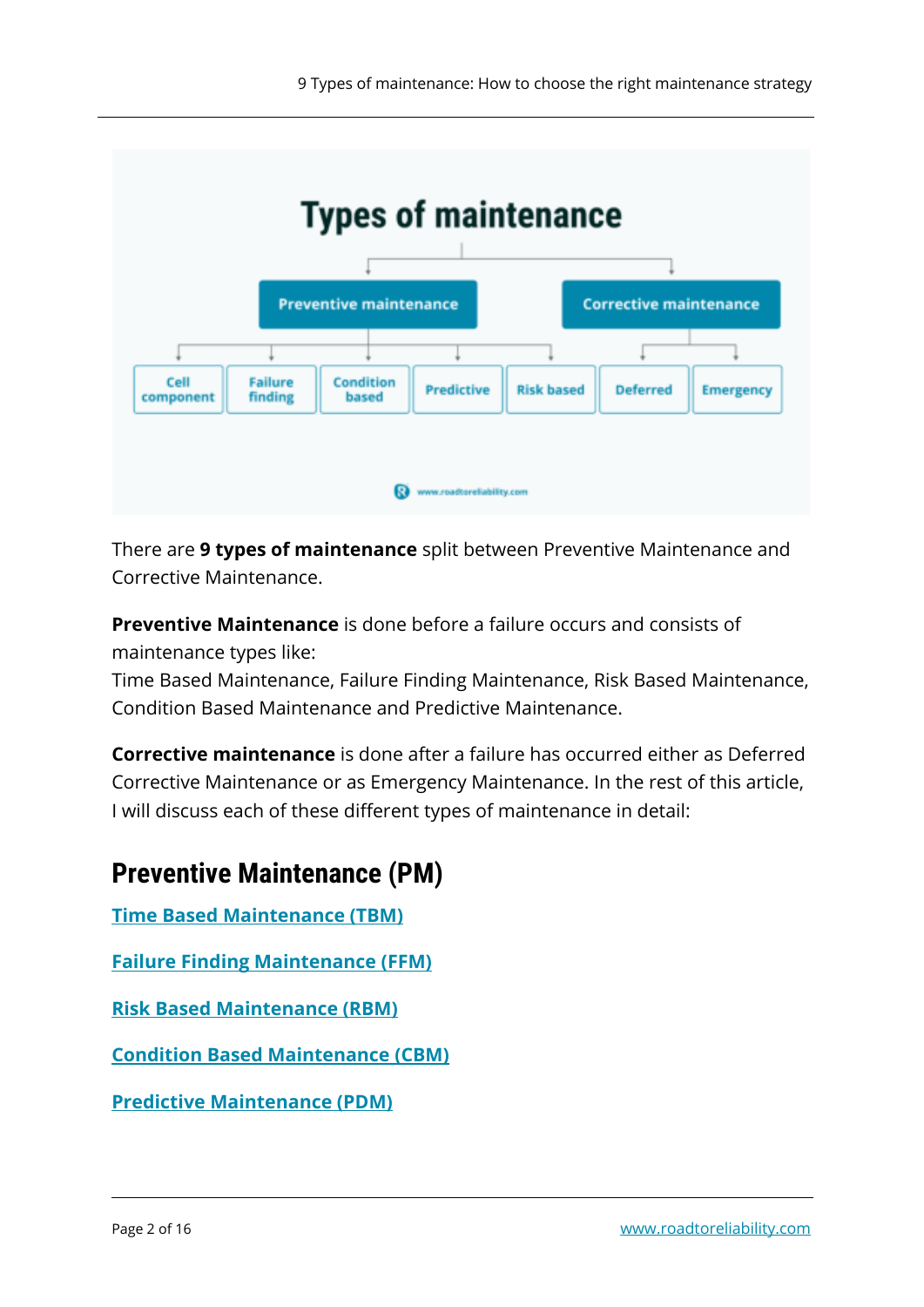# **Corrective Maintenance (CM)**

**[Deffered Corrective Maintenance](#page-8-0)**

**[Emergency Maintenance \(EM\)](#page-9-0)**

#### **Preventive Maintenance vs Corrective Maintenance**

At the top level, I see maintenance being either preventive or corrective:

- When we do **preventive maintenance** we are doing a task **before a failure has occurred.** That task can be aimed at preventing a failure, minimising the consequence of the failure or assessing the risk of the failure occurring.
- When we are conducting **corrective maintenance** the **failure has now occurred** and we are basically reinstating equipment functionality. To be clear, corrective maintenance can be the result of a deliberate run-tofailure strategy.

**Preventive** maintenance **before** a failure has occurred

**Corrective** maintenance after a failure has occurred

**Ca** www.roadtoreliability.com

# **Preventive Maintenance (PM)**

Preventive maintenance can be defined as "an equipment maintenance strategy based on replacing, or restoring, an asset at a fixed interval regardless of its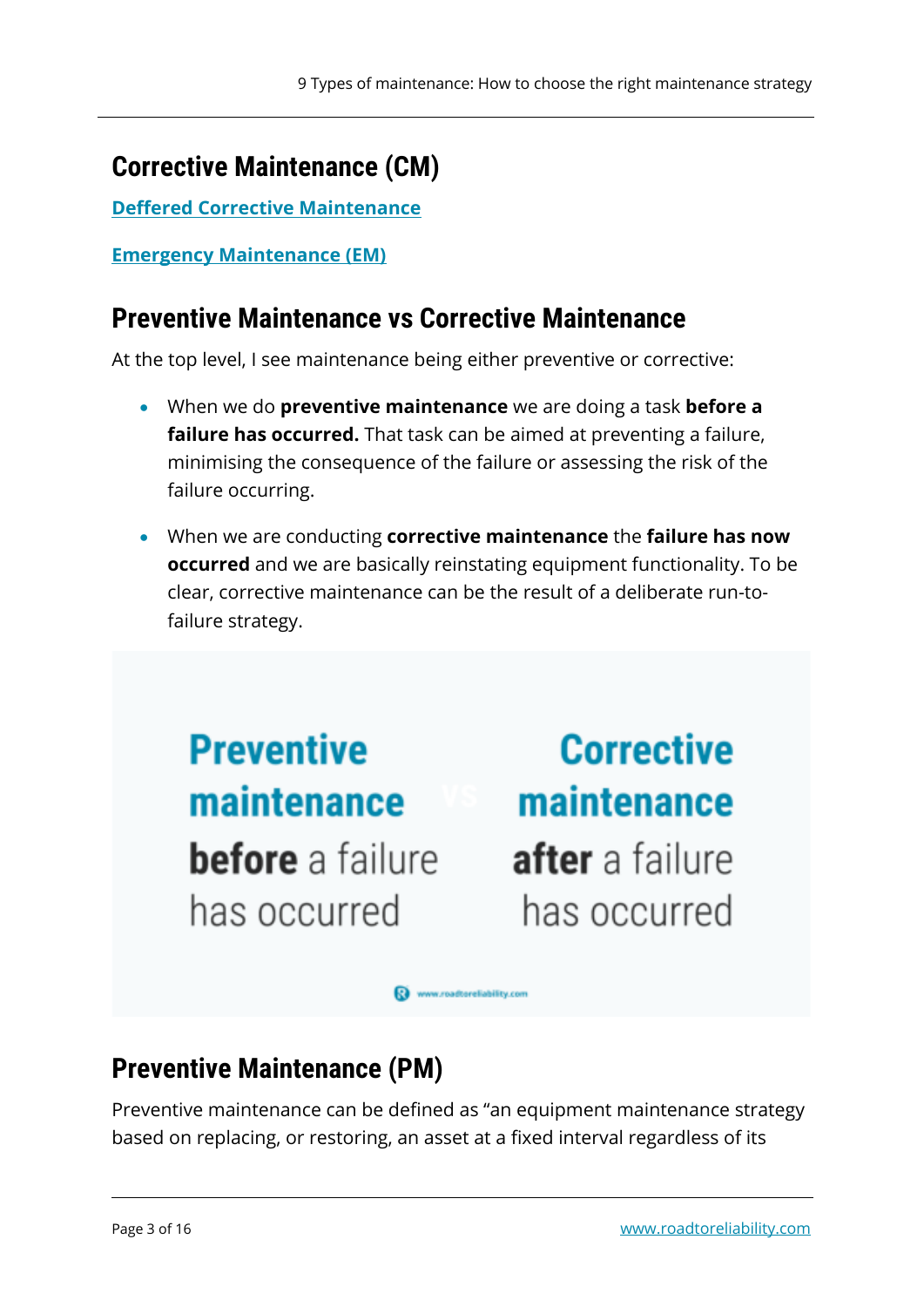condition. Scheduled restoration tasks and replacement tasks are examples of preventive maintenance tasks."

# <span id="page-3-0"></span>**Time Based Maintenance (TBM)**

When people talk about preventive maintenance (or preventative maintenance) they usually refer to what is better described as Time Based Maintenance (TBM). Time Based Maintenance is basically a type of maintenance that is done at a regular interval while the equipment is still functioning with the objective of preventing failure or reducing the likelihood of failure.

Preventive maintenance can be time based i.e. every week, every month or every three months. But preventive maintenance can also be based on usage e.g. every 150 cycles, every 10,000hrs or like your car: service every 10,000km.

Apart from the regular interval approach (time based maintenance) there are also other types of maintenance that fall within the category of preventive maintenance:

- **Time Based Maintenance (TBM)**
- **Failure Finding Maintenance (FFM)**
- **Risk Based Maintenance (RBM)**
- **Condition Based Maintenance (CBM)**
- **Predictive Maintenance (PDM)**

In the following paragraphs, I will explore each of these types of maintenance in more detail including when you should consider using them.

# <span id="page-3-1"></span>**Risk Based Maintenance (RBM)**

Risk Based Maintenance (RBM) is when you use a risk assessment methodology to assign your scarce maintenance resources to those assets that carry the most risk in case of a failure (remembering that risk = likelihood x consequence).

As a result, equipment that has a higher risk and a very high conseauence of failure would be subject to more frequent maintenance and inspection. Low risk equipment may be maintained at a much lower frequency and possibly with a much smaller scope of work.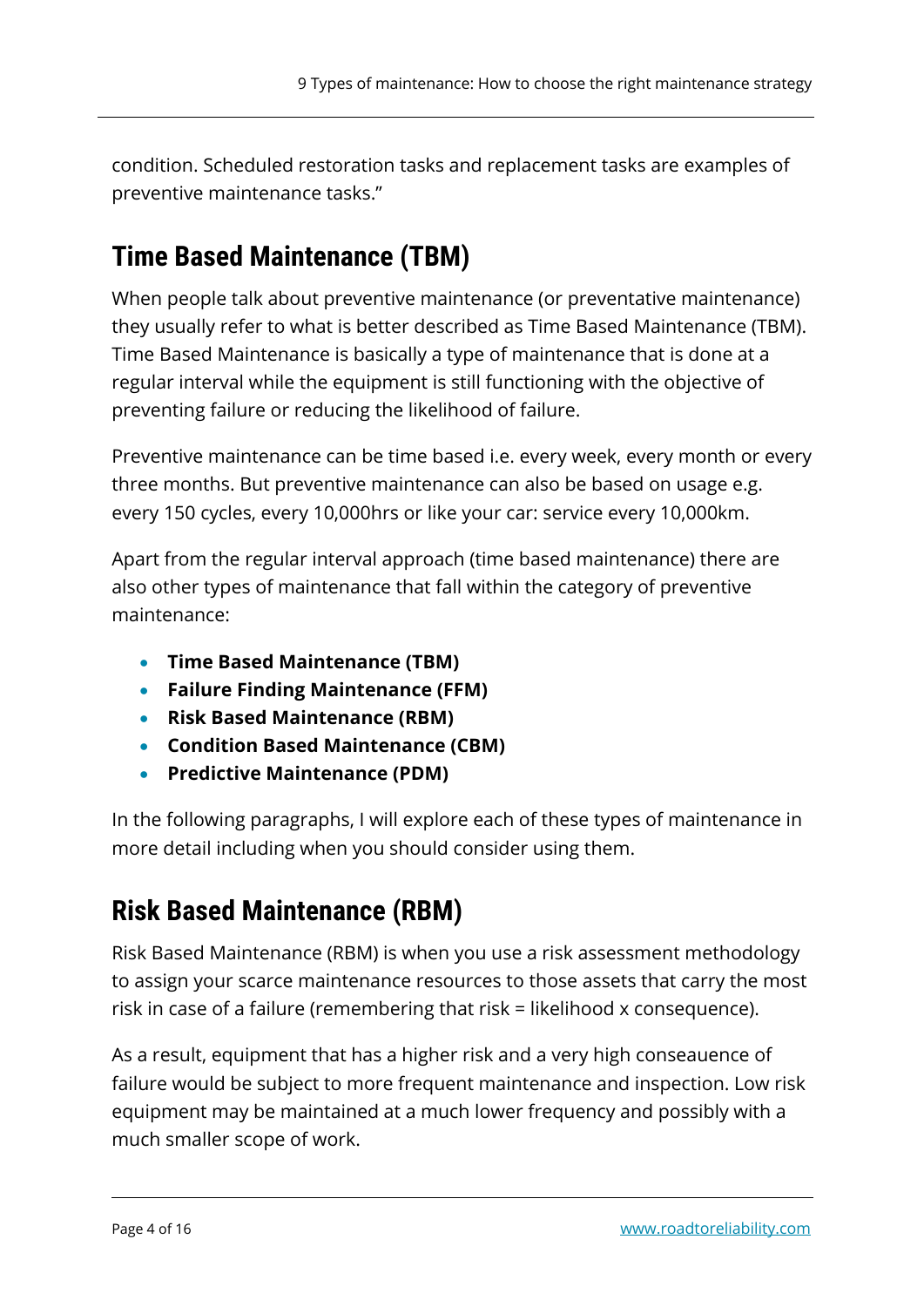When you implement a Risk Based Maintenance process effectively you should have reduced the total risk of failure across your plant in the most economical way.

Risk-Based Maintenance is essentially preventive maintenance where the frequency and scope of the maintenance activities is continuously optimised based on the findings from testing or inspection and a thorough risk assessment. Examples of Risk-Based Maintenance would be Risk-Based Inspection as applied to static equipment like vessels and piping or even pressure relief valves.

# <span id="page-4-0"></span>**Failure Finding Maintenance (FFM)**

Failure Finding Maintenance tasks are aimed at detecting hidden failures typically associated with pretective functions. Think pressure safety valves, trips transmitter and the like. This type of equipment won't be required to function until something else has failed.

That means that under normal operating conditions you will not know whether this equipment is still functional i.e. the failure modes are hidden. And since these failures are hidden, you'll need to find them before you are relying on that equipment to protect you.

#### Simple really.

It's important to realise that failure finding maintenance tasks do not prevent failure but simply detect it. And once detected you'll have to repair the failure you found. Failure Finding Maintenance is conducted at fixed time intervals typically derived from legislation or risk based approaches.

# <span id="page-4-1"></span>**Condition Based Maintenance (CBM)**

Most failure modes are not age related. However, most failure modes do give some sort of warning that they are in the process of occuring or are about to occur. If evidence can be found that something is in the early stages of failure, it may be possible to take action to prevent it from failing completely and/or to avoid the consequences of failure.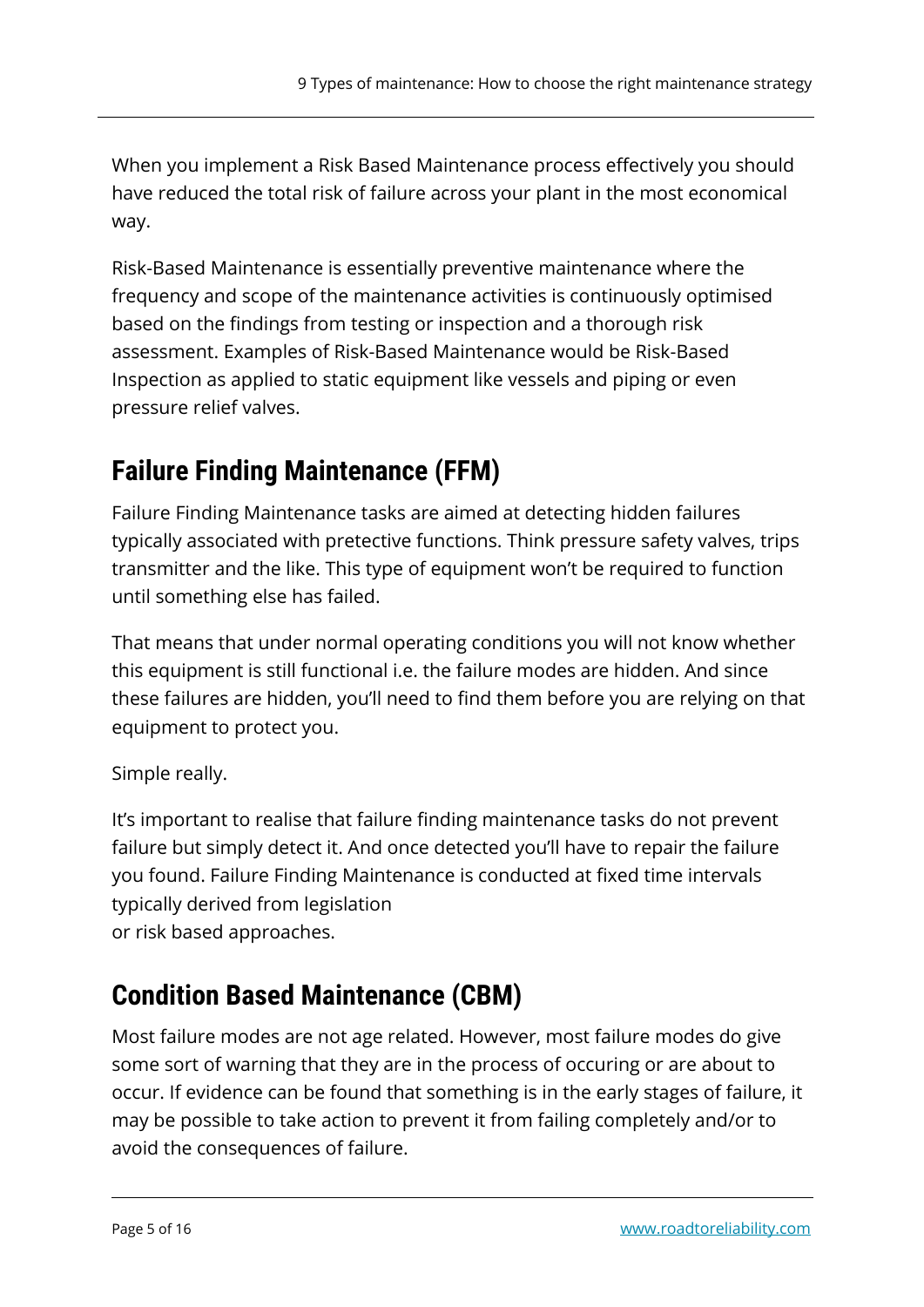Condition Based Maintenance as a strategy therefore looks for physical evidence that a failure is occuring or is about to occur. Thinking of CBM in this way shows its broader applications outside condition monitoring techniques often only associated with rotating equipment.

An important concept within Condition Based Maintenance is the P-F curve shown in the figure below:



The curve shows that as a failure starts manifesting, the equipment deteriorates to the point at which it can possibly be detected (point "P"). If the failure is not detected and mitigated, it continues until a functional failure occurs (point "F"). The time range between P and F, commonly called the P-F interval, is the window of opportunity during which an inspection can possibly detect the imminent failure and give you time to address it.

It is important to realise that CBM as a maintenance strategy does not reduce the likelihood of a failure occurring through life-renewal, but instead is aimed at intervening before the failure occurs, on the premise that this is more economical and should have less of an impact on availability.

In other words: condition monitoring does not fix machines and condition monitoring does not stop failures. Condition monitoring only lets you find problems before they become a failure.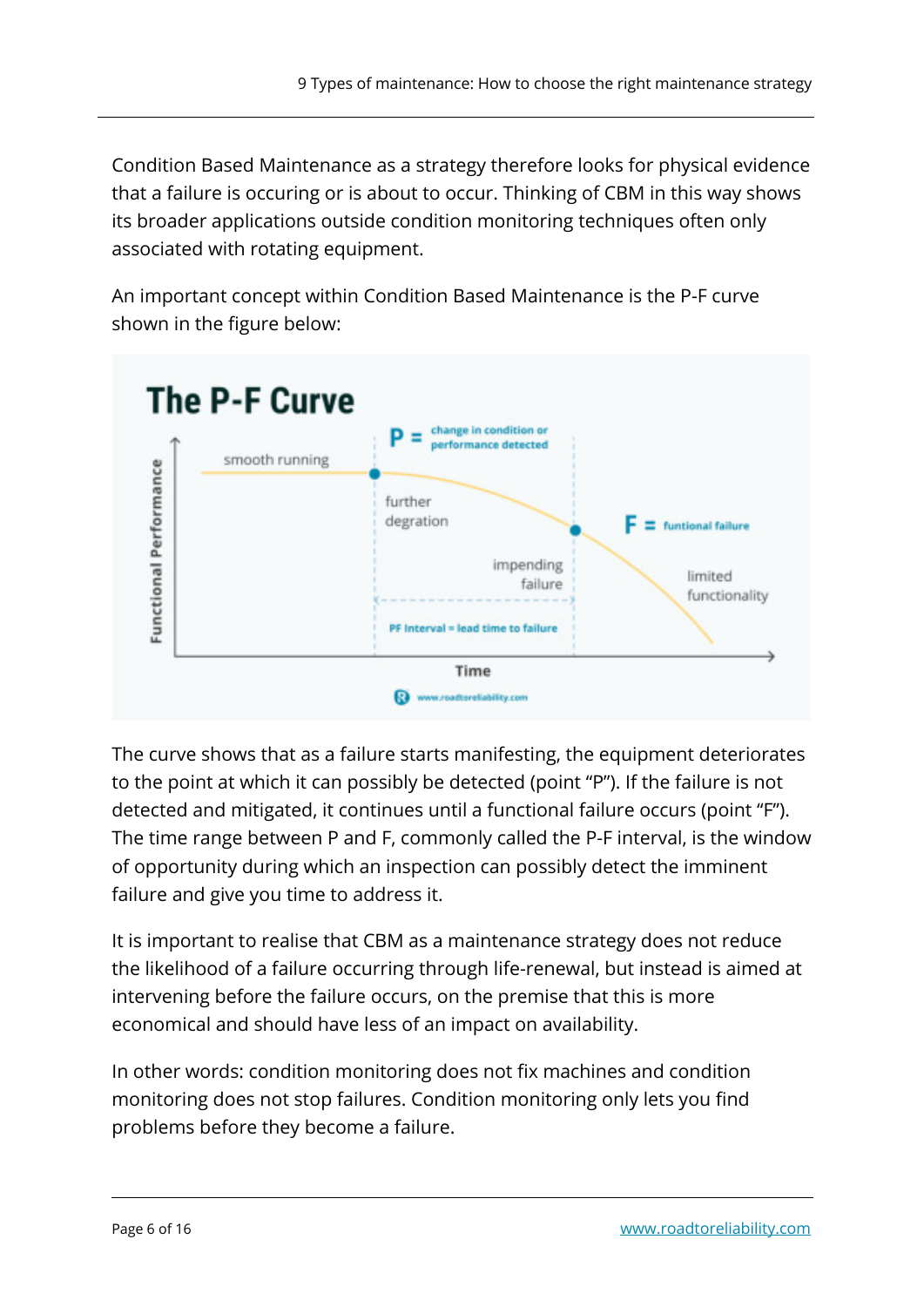A common rule of thumb is that the interval between CBM tasks should be onehalf or one-third of the P-F interval.

How much more effective CBM is above breakdown maintenance depends on how long the P-F interval is. With plenty of warning the rectification can be planned, materials and resources can be mobilised and breakdown prevented (though production is still stopped for the maintenance duration). When the P-F interval is only a few days the resulting organisational and workplace actions are much like a breakdown and the value of CBM is largely lost.

For CBM to be effective as a strategy, early intervention is essential. This requires an efficient and effective process for data gathering, data analysis, decision making and finally intervention.

For failure modes where the P-F interval shows a large variability, condition monitoring is not an effective strategy.

If you're interested to find more about how to best manage failure modes don't forget to check out my article Reliability Centered Maintenance – 9 Principles of Modern Maintenance.

# <span id="page-6-0"></span>**Predictive Maintenance (PDM)**

Up until recently when people spoke about Predictive Maintenance (PDM) this was essentially as a synonym for Condition Based Maintenance. But with the advent of Artificial Intelligence, much lower costs of equipment sensors (IIoT) and machine learning there is clearly a difference appearing between Predictive Maintenance (PDM) and Condition Based Maintenance (CBM), at least in my view.

I see Predictive Maintenance as an extension, a more advanced approach to CBM where we use potentially many process parameters gained from online sensors to determine if our equipment is moving away from stable operating conditions and is heading towards failure. The central idea here is to predict when the failure is going to occur and then determine the appropriate time for maintenance intervention.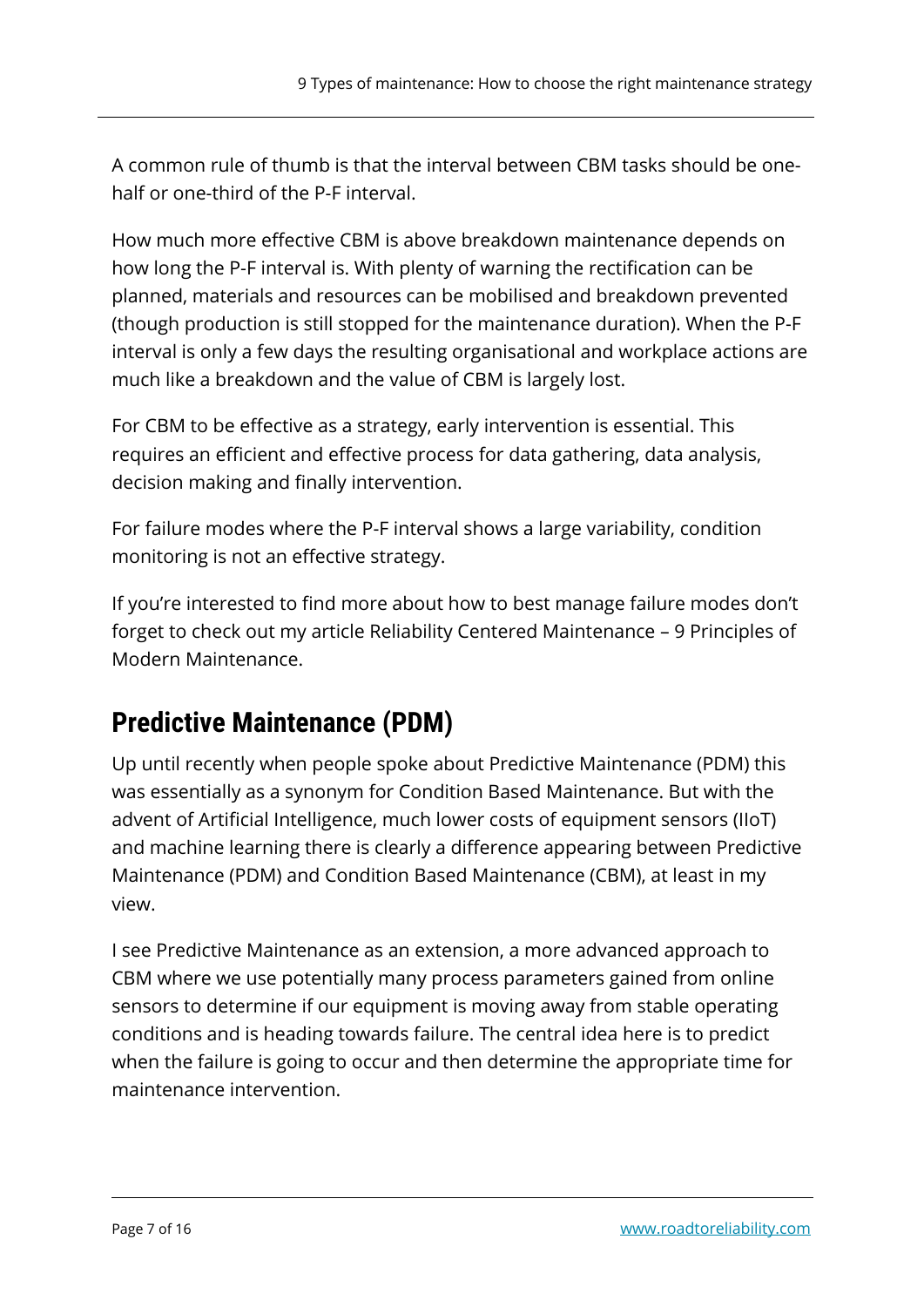There are a lot of (very large) companies actively moving into this space and it is certainly a fast-moving and exciting part of our discipline as Maintenance & Reliability professionals. However, I do still believe that even the most advanced Predictive Maintenance approaches need to be underpinned by sound reliability principles and understanding. And I also believe that the use of Predictive Maintenance



# **Corrective Maintenance (CM)**

A Run to Failure or Corrective Maintenance strategy only restores the function of an item after it has been allowed to fail. It is based on the assumption that the failure is acceptable (i.e. no significant impact on safety or the environment) and preventing failure is either not economical or not possible.

Apart from being the outcome of a deliberate Run to Failure strategy Corrective Maintenance is also the result of unplanned failures which were not avoided through preventive maintenance.

A run to failure strategy can effectively be used for general area lighting, smart process instrumentation (without trip functionality) etc. where the consequence of failure is limited and would not necessitate a need for an urgent repair.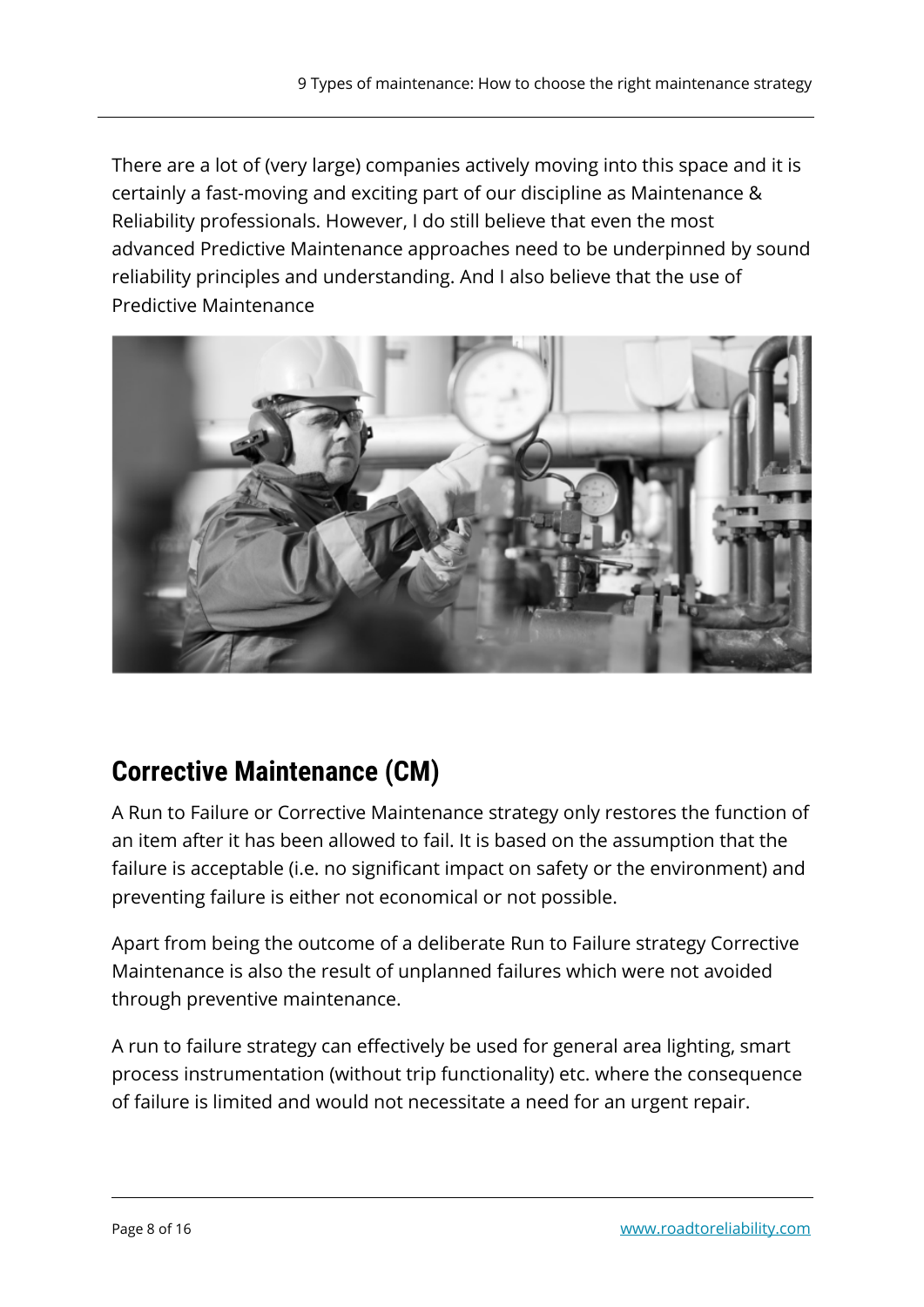When opting for corrective maintenance as a strategy it is essential to ensure that the failure modes under consideration do not have the potential to become Emergency Maintenance. You see, if you adopt run-to-failure for equipment that once it has failed must be restored immediately to have doomed your organisation to a reactive maintenance environment. A reactive maintenance environment is not where you want to be. It is more expensive, less efficient, and less safe.

So although a run-to-failure strategy can be a good option, make sure you decide wisely.

# <span id="page-8-0"></span>**Deferred Corrective Maintenance**

In the chart of maintenance types I broke 'corrective maintenance' into two subtypes:

- **Deferred Corrective Maintenance**
- **Emergency Maintenance**

And that was very deliberate because it is so essential that we absolutely minimize the amount of Emergency Maintenance we allow into our organisations. As I already pointed out above Emergency Maintenance is expensive, various sources have suggested that Emergency Maintenance is 3 to 5 times as expensive as 'normal' preventive maintenance.

Emergency Maintenance typically leads to longer equipment outages and more production impact. And it is less safe. So when a corrective maintenance work request is raised it is essential that you priorities it properly to make sure that where possible you defer the work request and give your team the time to properly plan and schedule the work.

If you want to read more about prioritisation of corrective maintenance have a look at the article You Will Fail Without Planning & Scheduling.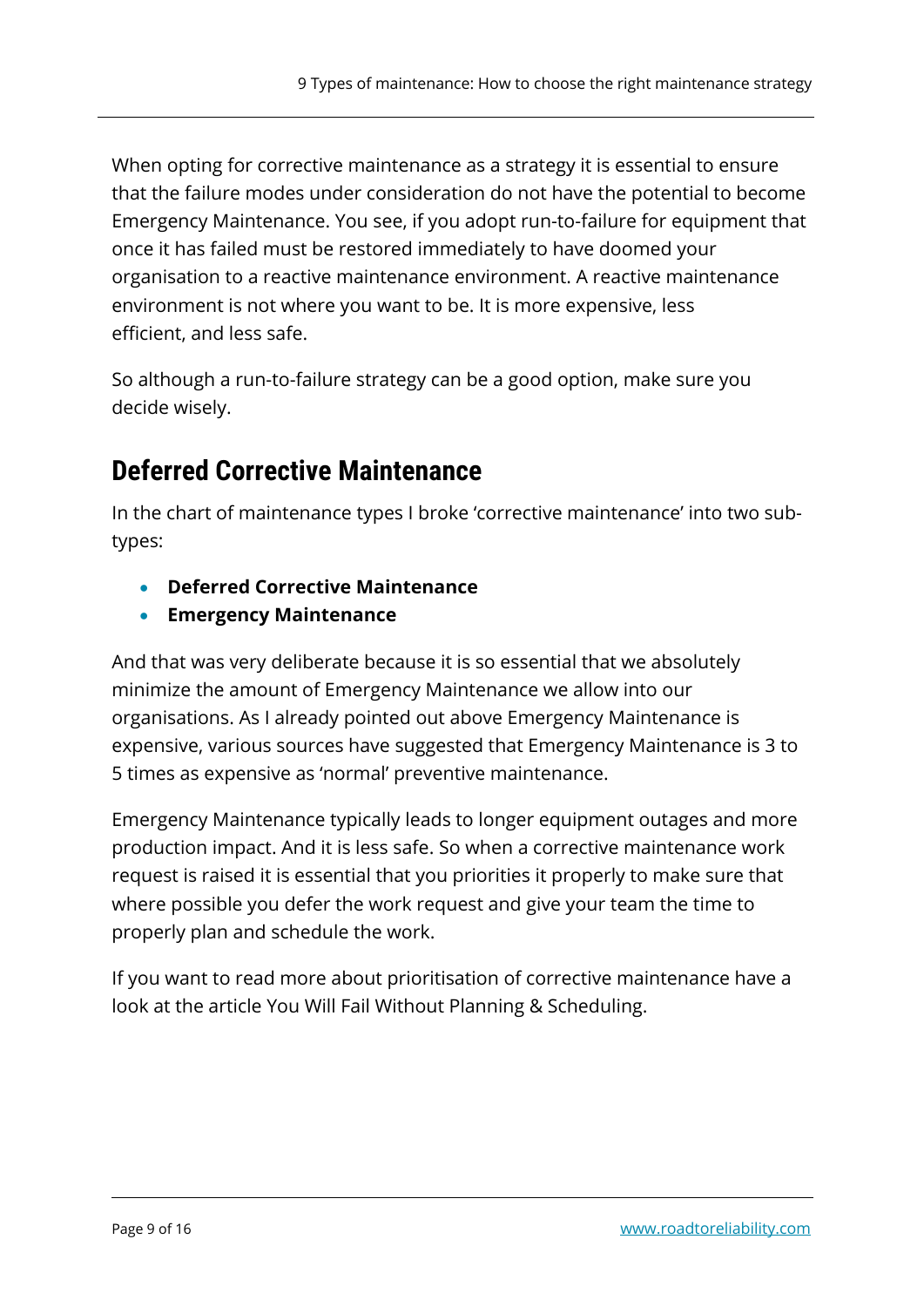

# <span id="page-9-0"></span>**Emergency Maintenance (EM)**

Emergency Maintenance is corrective maintenance that is so urgent that it breaks into your Frozen Weekly Schedule (you do have one don't you?).

It upsets your plans and schedules and typically throws everything into disarray. Some people thrive in this type of environment and often get heralded as heroes when they've worked 16hrs non-stop to get production back online. But when it comes to the Road to Reliability it is a dead end.

So Emergency Maintenance is the one and only maintenance type that we really want to avoid as much as possible. In fact, World Class organisations ensure that less than 2% of their total maintenance is Emergency Maintenance. How much Emergency Maintenance do you have?

# **Types of Maintenance: A comparison**

The table below shows a brief summary of:

- **The different types of maintenance;**
- **What type of tasks are involved;**
- **The objective of the task;**
- **and How the interval between the tasks is determined.**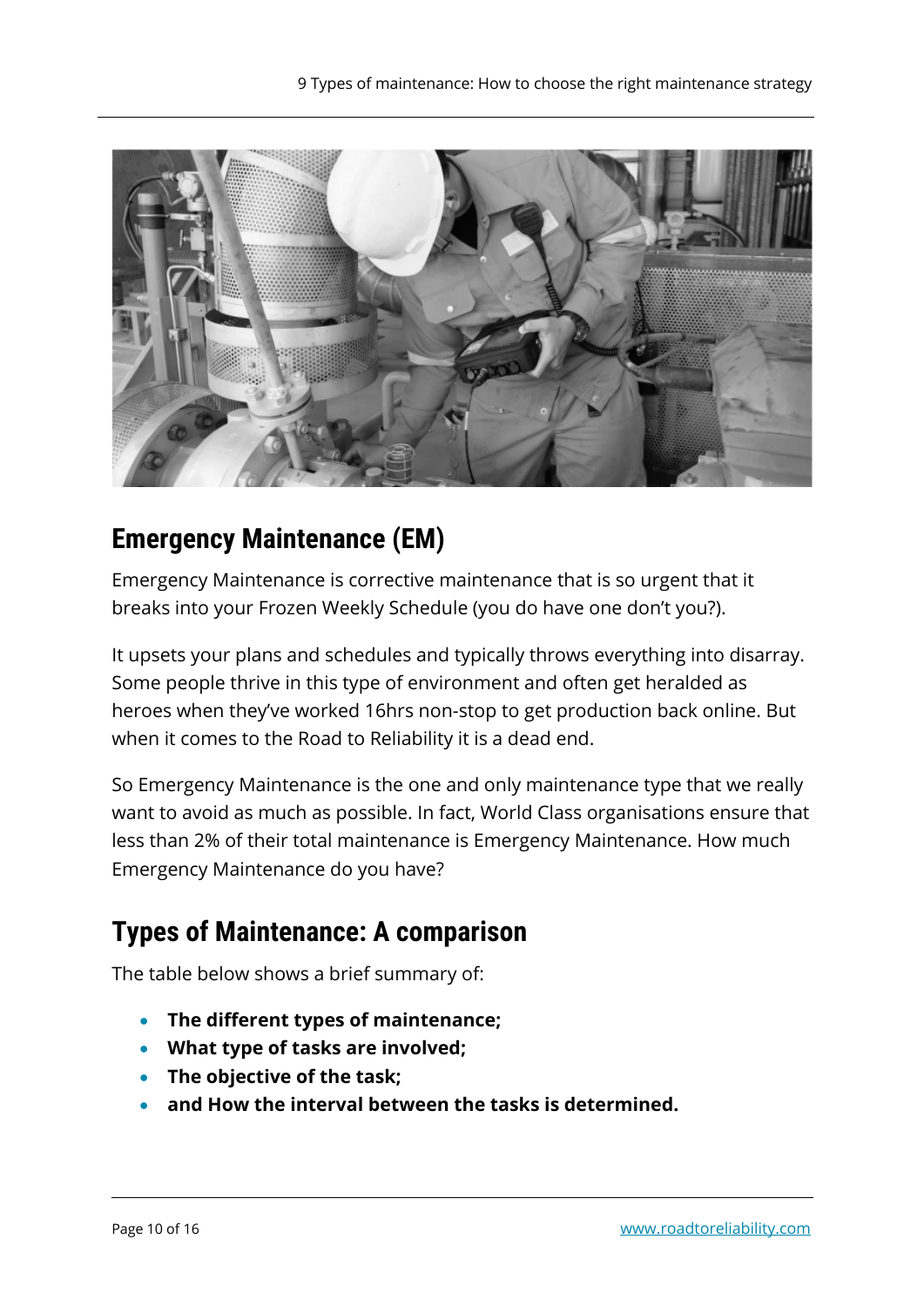An efficient and effective Preventive Maintenance Program will have a mix of all these different types of maintenance.

| <b>Comparison of maintenance types</b> |                                                     |                                                |                                                                                                       |                                                                        |                                                                                                                            |                                                                                                                            |                                                          |
|----------------------------------------|-----------------------------------------------------|------------------------------------------------|-------------------------------------------------------------------------------------------------------|------------------------------------------------------------------------|----------------------------------------------------------------------------------------------------------------------------|----------------------------------------------------------------------------------------------------------------------------|----------------------------------------------------------|
| aintenance<br>Dе                       | <b>Preventive Maintenance</b>                       |                                                |                                                                                                       |                                                                        |                                                                                                                            | <b>Corrective Maintenance</b>                                                                                              |                                                          |
|                                        | <b>Time based</b>                                   | <b>Failure finding</b>                         | <b>Risk based</b>                                                                                     | <b>Condition based</b>                                                 | Predictive                                                                                                                 | Deferred                                                                                                                   | Emergency                                                |
| sk type                                | Scheduled<br>Overhaul /<br>Replacement              | Functional Test                                | Measurement of<br>condition                                                                           | Calculation and<br>extrapolation of<br>parameters                      | Inspection or Test.                                                                                                        | <b>Repair/Replace</b>                                                                                                      | Repair/ Replace                                          |
| <b>pjective</b>                        | Restore or<br>replace<br>regardless of<br>condition | Determine if<br>hidden failure<br>has occurred | Restore or replace<br>based on a<br><b>measured</b><br>condition<br>compared to a<br>defined standard | Determine if failure<br>Is imminent and<br>intervention is<br>required | Determine condition<br>and conduct risk<br>attentured to<br>determine when next.<br>inspection, test or<br>intervention is | Restore or replace<br>following failure.<br>Result of a Run to<br>Failure Strategy or<br>an unplanned<br><b>Radio cray</b> | Restore or<br>replace following<br>unplanned<br>failure. |

Flood time interval

for condition

measurements/

inspections

Continuous online

monitoring of

parameters,

intervention as

required

# **Types of maintenance FAQ**

Fixed time or

1 month.

1,000 hrs or

10.000 km

Fixed time interval

on risk

assessment

ex Still

lage interval e.g. (can be set based

in the rest of the article, I want to answer some of the most Frequently Asked Questions (FAQ) I get from readers or email subscribers.

Www.roadtoreliability.com

Let's start with a classic:

ty

т

n

**Interval** 

# **What type of maintenance is most expensive?**

The most expensive type of maintenance is Emergency Maintenance because this is the type of maintenance that is so urgent that you drop everything to run off and fix the problem. That means that Emergency Maintenance is usually not well planned (prepared) and therefore is highly inefficient and expensive (typically at least 3 – 5 times as expensive as well-planned preventive maintenance).

# **What is break down maintenance?**

And frequently asked question is 'what is breakdown maintenance' and as it's not in my explanation I thought I'd just cover it here briefly. As far as I am

immediate

intervention

required.

failure

Not applicable, but

intervention is

deferred to allow

for proper planning

& scheduling

required.

Time based interval

between tasks and

scope of task is based

on risk assessment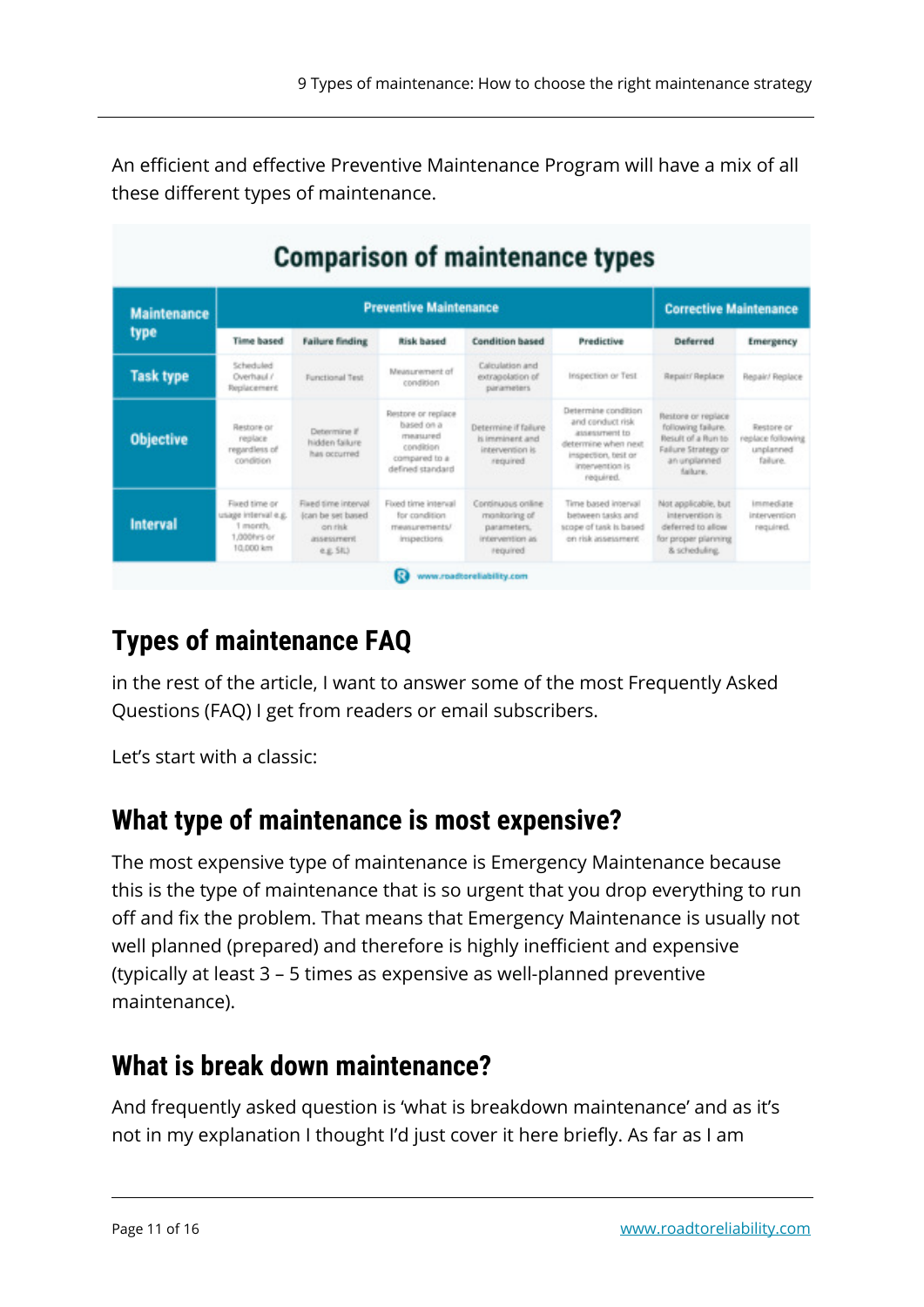concerned, breakdown maintenance is simply corrective maintenance and not another type of maintenance in itself. In the case of breakdown maintenance, you've had a failure and so now it needs to be fixed.

And depending on the risk associated with that breakdown it could be urgent or less urgent.

But, in many people's minds, breakdown maintenance is urgent maintenance, maintenance that needs to be done right now i.e. Emergency Maintenance. And if that's the case for you, you know what to do: get rid of it!



# **What is the difference between preventive maintenance and predictive maintenance?**

I think I have covered this in the article, but as it's such a frequently asked question I'll just summarise the key differences here:

- Preventive maintenance covers multiple types of maintenance that are used before a failure has occured. Predictive maintenance is a form of preventive maintenance.
- When most people talk about preventive maintenance they really mean Time Based Maintenance which is a repair or replacement on a fixed interval irrespective of the condition of the equipment. The interval can be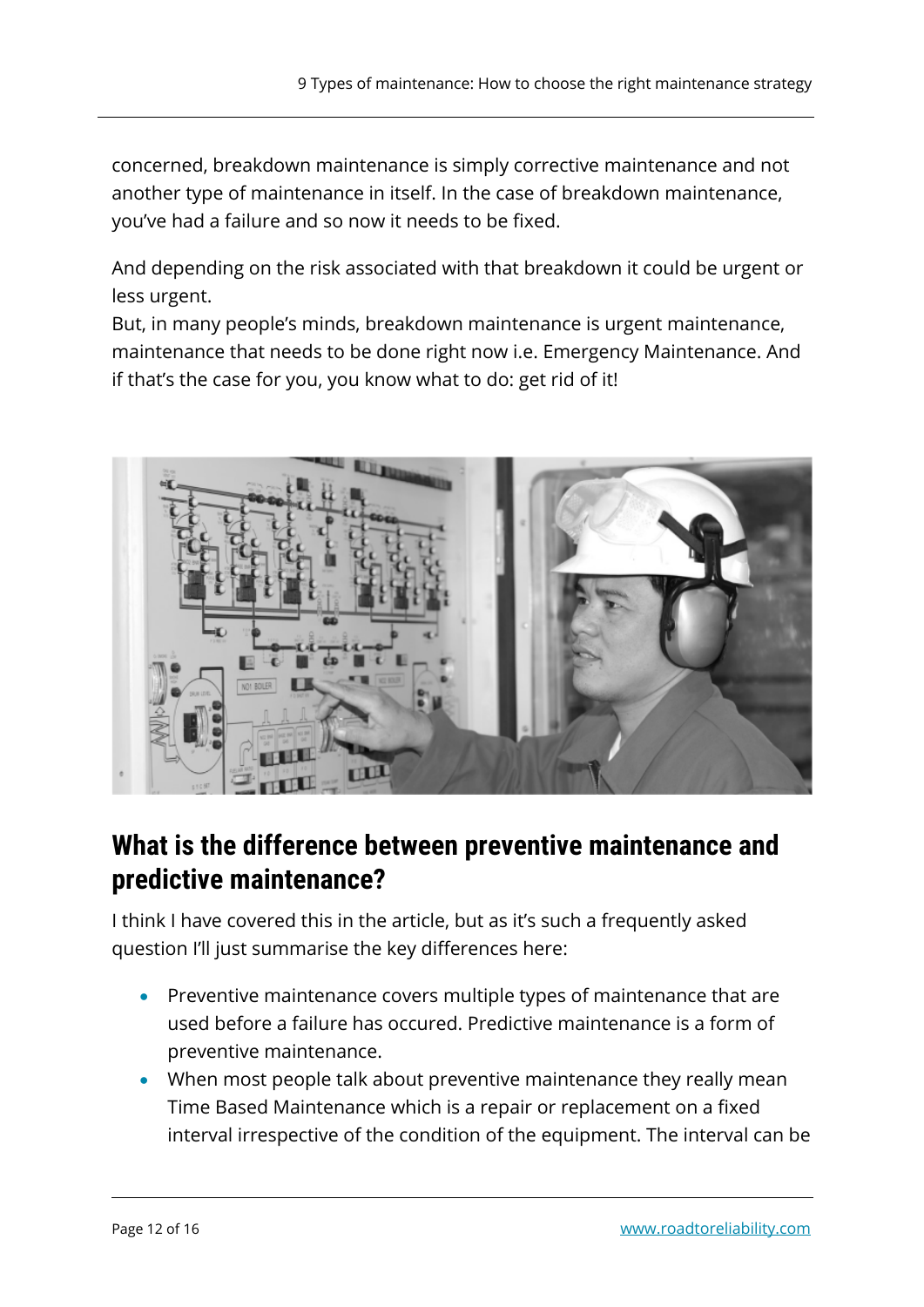time-based (days, weeks or months) or usage-based (operating-hours, cycle or km).

#### **Are planned maintenance and preventive maintenance the same?**

In my view, they are not the same. Planning refers back to the maintenance planning & scheduling process so planning maintenance is about preparing the maintenance work so that is ready to execute. Whereas preventive maintenance is maintenance that has been identified to prevent or mitigate a failure mode.

So in my view, Planned Maintenance is maintenance that has been through the planning process and is properly prepared with all job steps, labour, parts, and tools identified and organised.

All Preventive Maintenance should be Planned Maintenance as it has been identified upfront and there is no reason why it would not go through the normal maintenance planning & scheduling process.

The opposite of Planned Maintenance is Unplanned Maintenance which has not properly been prepared and is planned on the plan as the job is done. This is highly inefficient and something you should avoid at all cost. The only time you should be conducting unplanned maintenance is when you have a high priority work request that comes in and is so urgent that you break into the Frozen Weekly Schedule to complete the work without going through the normal planning & scheduling process. I refer to this as Emergency Maintenance.

# **And what about autonomous maintenance?**

The above table of types of maintenance does not include Autonomous Maintenance or Autonomous Care (also referred to as Front Line Maintenance in other organisations). The CLAIR (Clean, Lubricate, Adjust, Inspect and Repair) activities conducted under Autonomous Care are essentially a combination of the above strategies, but conducted on a higher frequency by frontline staff.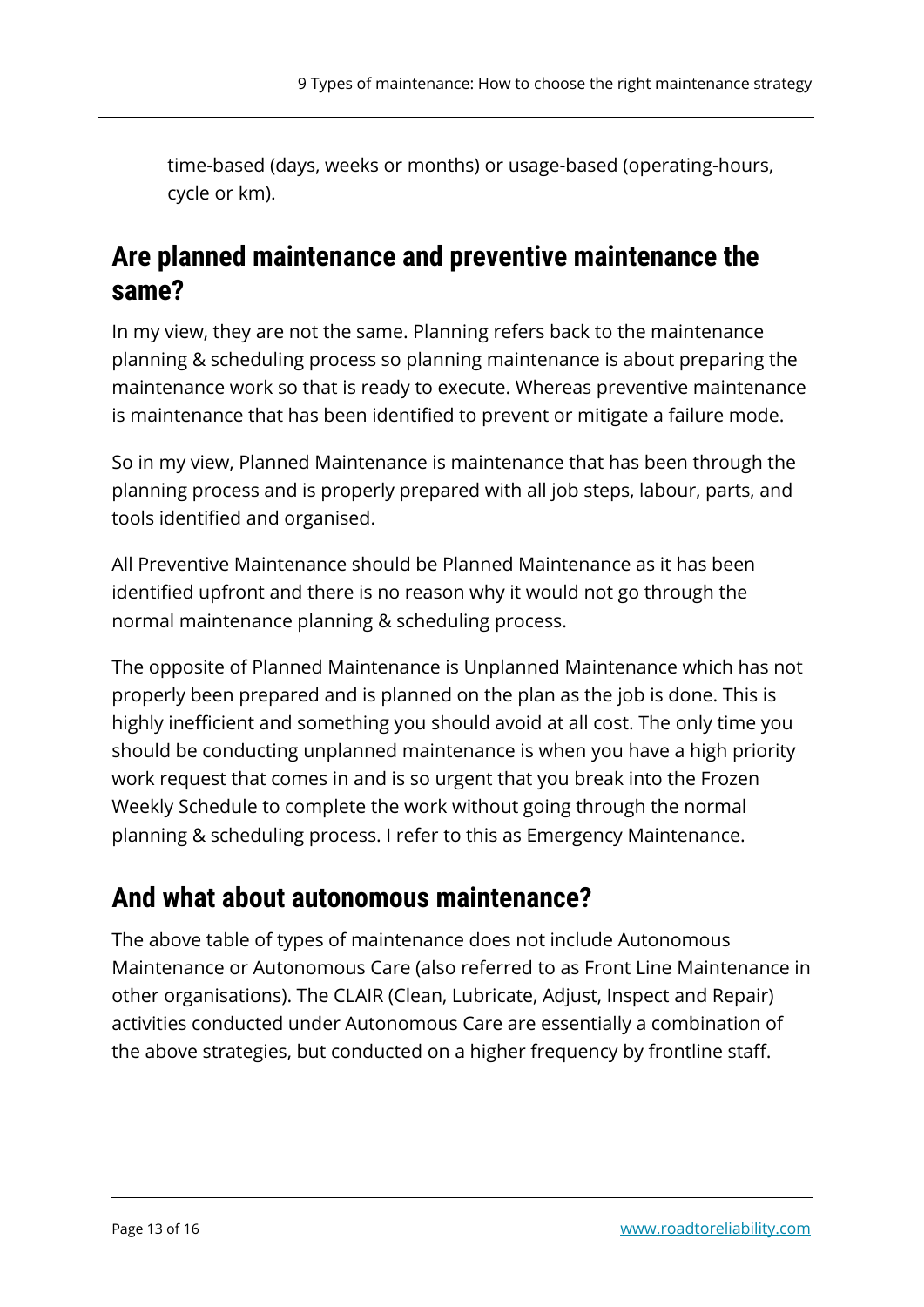# **Which type of maintenance is most expensive?**

This is an interesting question and generally speaking unplanned corrective maintenance i.e. Emergency Maintenance is the most expensive to conduct. This is because this type of maintenance does not go through the full maintenance planning & scheduling process because it's so urgent and it's simply planned on the fly. That means when you execute Emergency Maintenance you typically have very low efficiency with additional time wasted looking for materials, organising access to the equipment, waiting on other trades etc. Another common issue with Emergency Maintenance is that often parts and services are expedited to arrive faster and increased costs are incurred to make that happen.



# **Why is preventive maintenance better than breakdown maintenance?**

In general, prevention of a failure is simply a lot cheaper and safer than letting equipment fail. Plus, preventive maintenance would have much less impact on production than breakdown maintenance (i.e. running to failure).

However, there are instances that a deliberate run-to-failure maintenance strategy is the right thing to do. A good example would be something like general area lighting in an industrial plant where you will simply wait till you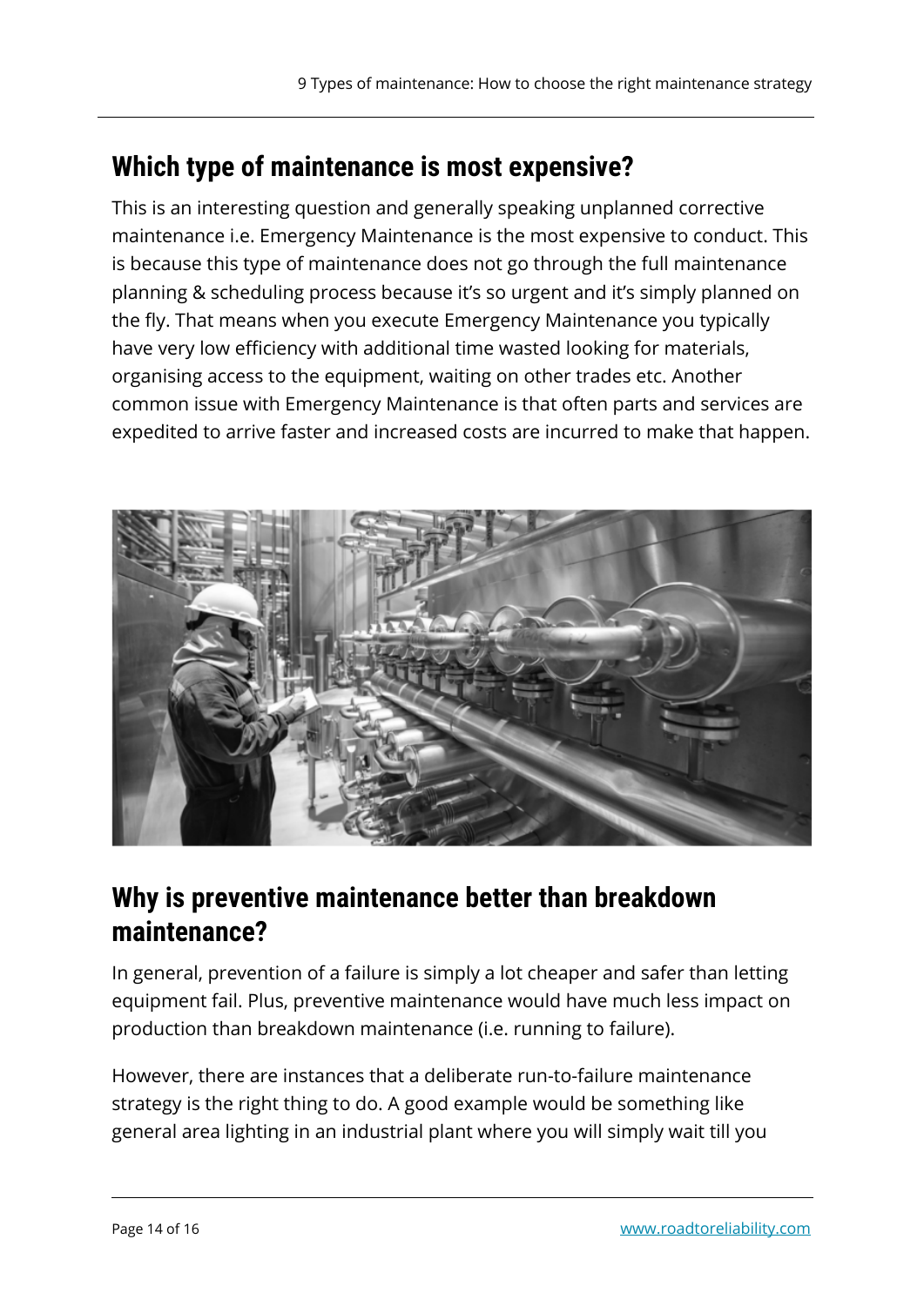have a number of lights that have ailed and then you replace them. Trying to replace these lights before they fail would be a waste of money because we cannot accurately predict when lightbulbs will fail. And because the consequence is low we can simply accept that general lighting is run to failure.

# **Which is better: preventive maintenance or predictive maintenance?**

Predictive Maintenance really is a type of Preventive Maintenance as they both see you conducting maintenance before the failure has occurred. The issue is though that most people think of the

traditional Time-Based Maintenance when they talk about Preventive Maintenance.

So from that perspective which is better? Neither. You need to select the right maintenance type based on the failure mode you're trying to manage and its characteristics.

If you have a failure mode that is random in nature you would want to opt for a condition-based or predictive maintenance task so that you can see the potential failure coming closer and take action before the failure occurs.

But, if you have a failure mode that is very clearly age-related or where a condition based task is simply not economical then you would use a time-based maintenance task.

Lube oil change out on a turbine with thousands of liters of oil is often best done on condition to ensure you get the maximum life out of the oil. But, if you are only dealing with 50 liters of oil the time and effort it takes to sample the oil and analyse it probably means it's not worth going condition-based and you simply change that oil out based on a fixed time or fixed number of running hours.